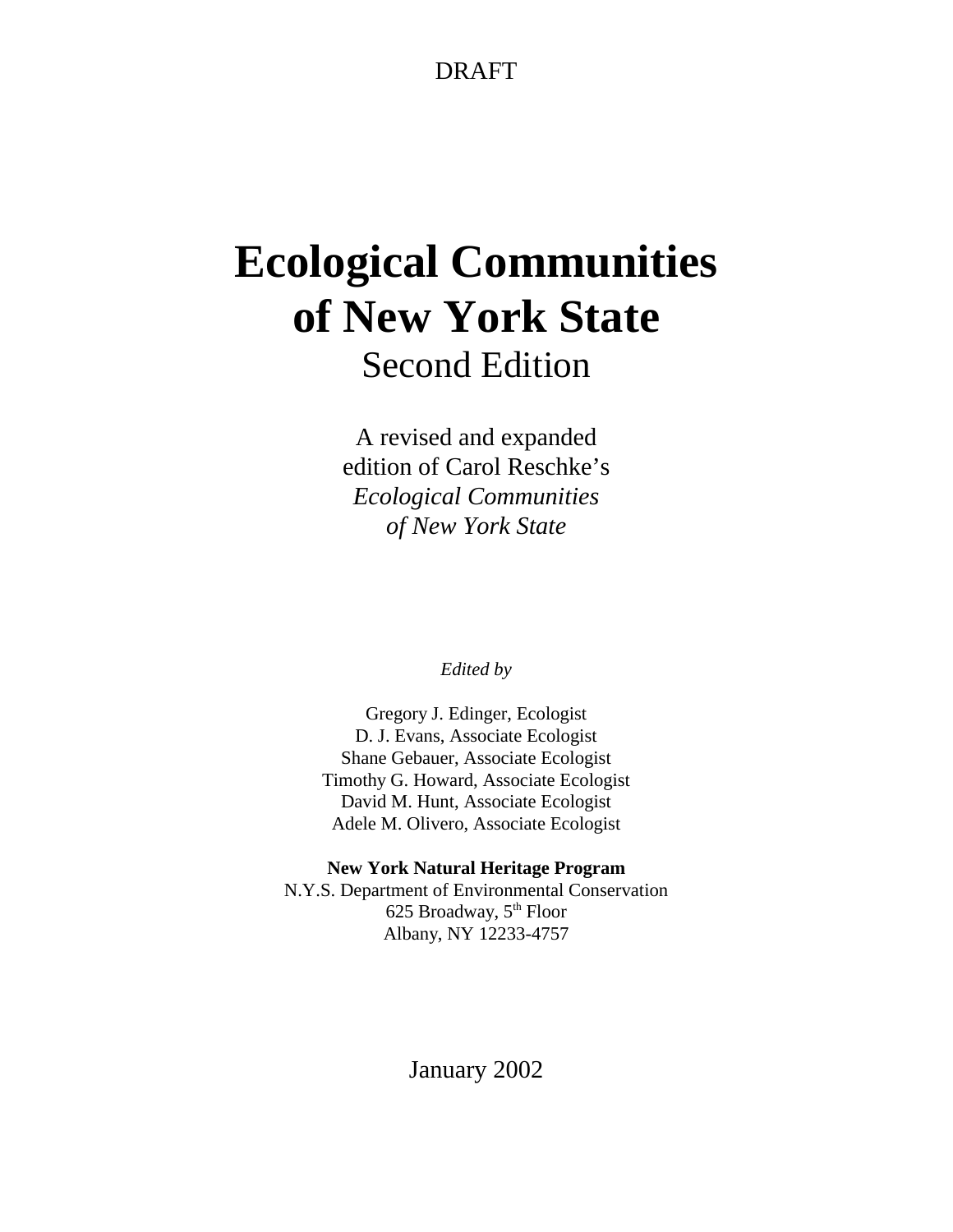| $Preface \ldots \ldots \ldots \ldots \ldots \ldots \ldots \ldots \ldots \ldots$ |                |
|---------------------------------------------------------------------------------|----------------|
|                                                                                 |                |
|                                                                                 |                |
|                                                                                 |                |
| I. MARINE SYSTEM                                                                | 1              |
| A. MARINE SUBTIDAL                                                              | 1              |
| 1. Marine deepwater community                                                   | 1              |
| 2. Marine eelgrass meadow                                                       | 1              |
| B. MARINE INTERTIDAL                                                            | $\overline{2}$ |
| 1. Marine intertidal mudflats                                                   | $\overline{2}$ |
| 2. Marine intertidal gravel/sand beach                                          | $\overline{c}$ |
| 3. Marine rocky intertidal                                                      | $\overline{c}$ |
| C. MARINE CULTURAL                                                              | 3              |
| 1. Marine submerged artificial structure/reef                                   | 3              |
| 2. Marine dredge spoil shore                                                    | 3              |
| 3. Marine riprap/artificial shore                                               | 3              |
| D. MARINE REFERENCES                                                            | $\overline{4}$ |
|                                                                                 |                |
| <b>II. ESTUARINE SYSTEM </b>                                                    | 5              |
| A. ESTUARINE SUBTIDAL                                                           | 5              |
|                                                                                 | 5              |
|                                                                                 | 5              |
| 3. Brackish subtidal aquatic bed                                                | 6              |
| 4. Freshwater subtidal aquatic bed                                              | 6              |
| B. ESTUARINE INTERTIDAL                                                         | 7              |
| 1. Brackish meadow                                                              | 7              |
|                                                                                 | 8              |
|                                                                                 | 8              |
| 4. Salt panne                                                                   | 9              |
| 5. Low salt marsh $\dots \dots \dots \dots \dots \dots \dots$                   | 9              |
| 6. Coastal salt pond $\dots \dots \dots \dots \dots \dots$                      | 10             |
| 7. Brackish interdunal swales                                                   | 11             |
| 8. Brackish tidal marsh                                                         | 11             |
| 9. Brackish intertidal mudflats                                                 | 12             |
| 10. Brackish intertidal shore                                                   | 12             |
| 11. Freshwater tidal swamp                                                      | 12             |
| 12. Freshwater tidal marsh                                                      | 13             |
| 13. Freshwater intertidal mudflats                                              | 14             |
| 14. Freshwater intertidal shore                                                 | 14             |
| C. ESTUARINE CULTURAL<br>.                                                      | 14             |
| 1. Estuarine submerged structure                                                | 14             |
| 2. Estuarine channel/artificial impoundment                                     | 14             |
| 3. Estuarine ditch                                                              | 14             |
| 4. Estuarine impoundment marsh                                                  | 15             |
| 5. Estuarine dredge spoil shore                                                 | 15             |
| 6. Estuarine riprap/artificial shore                                            | 15             |
| <b>D. ESTUARINE REFERENCES</b><br>.                                             | 16             |
|                                                                                 |                |
| <b>III. RIVERINE SYSTEM </b>                                                    | 18             |
| A. NATURAL STREAMS                                                              | 18             |
| 1. Rocky headwater stream                                                       | 18             |
| 2. Marsh headwater stream                                                       | 19             |
|                                                                                 | 20             |
|                                                                                 | 22             |
| 5. Backwater slough                                                             | 23             |
|                                                                                 | 23             |
|                                                                                 |                |

| 7. Coastal plain stream<br>8. Deepwater river | 24<br>24 |
|-----------------------------------------------|----------|
|                                               | 24       |
| B. RIVERINE CULTURAL                          | 25       |
| 1. Riverine submerged structure               | 25       |
| 2. Acidified stream                           | 25       |
|                                               | 25       |
| 4. Ditch/artificial intermittent stream       | 25       |
| 5. Industrial effluent stream                 | 26       |
| C. RIVERINE REFERENCES                        | 27       |
|                                               |          |
| <b>IV. LACUSTRINE SYSTEM </b>                 | 28       |
| A. NATURAL LAKES AND PONDS                    | 28       |
| 1. Great Lakes deepwater community            | 29       |
| 2. Great Lakes aquatic bed                    | 29       |
| 3. Great Lakes exposed shoal                  | 30       |
| 4. Bog lake                                   | 30       |
| 5. Oligotrophic dimictic lake                 | 31       |
| 6. Mesotrophic dimictic lake                  | 32       |
| 7. Eutrophic dimictic lake                    | 32       |
| 8. Summer-stratified monomictic lake          | 33       |
| 9. Winter-stratified monomictic lake          | 34       |
| 10. Meromictic lake                           | 34       |
|                                               | 35       |
| 12. Inland salt pond                          | 35       |
|                                               | 36       |
| 14. Coastal plain pond                        | 36       |
|                                               | 36       |
| 16. Eutrophic pond                            | 37       |
| B. LACUSTRINE CULTURAL                        | 38       |
| 1. Lacustrine submerged structure             | 38       |
| 2. Acidified lake                             | 38       |
| 3. Cultural eutrophic lake                    | 38       |
| 4. Farm pond/artificial pond                  | 39       |
| 5. Reservoir/artificial impoundment           | 39       |
| 6. Quarry pond                                | 39       |
| 7. Artificial pool                            | 39       |
| 8. Industrial cooling pond                    | 39       |
| 9. Sewage treatment pond                      | 39       |
| C. LACUSTRINE REFERENCES                      | 40       |
|                                               |          |
| <b>V. PALUSTRINE SYSTEM</b>                   | 41       |
| A. OPEN MINERAL SOIL WETLANDS                 | 41       |
| 1. Deep emergent marsh                        | 41       |
| 2. Shallow emergent marsh                     | 42       |
| 3. Shrub swamp                                | 43       |
| 4. Cobble shore wet meadow                    | 43       |
| 5. Inland calcareous lake shore               | 43       |
| 6. Inland non-calcareous lake shore           | 44       |
| 7. Coastal plain pond shore                   | 44       |
| 8. Sinkhole wetland                           | 45       |
| 9. Maritime freshwater interdunal swales      | 46       |
| 10. Pine barrens vernal pond                  | 46       |
| 11. Pine barrens shrub swamp                  | 47       |
| B. OPEN PEATLANDS                             | 48       |
|                                               | 48       |
|                                               |          |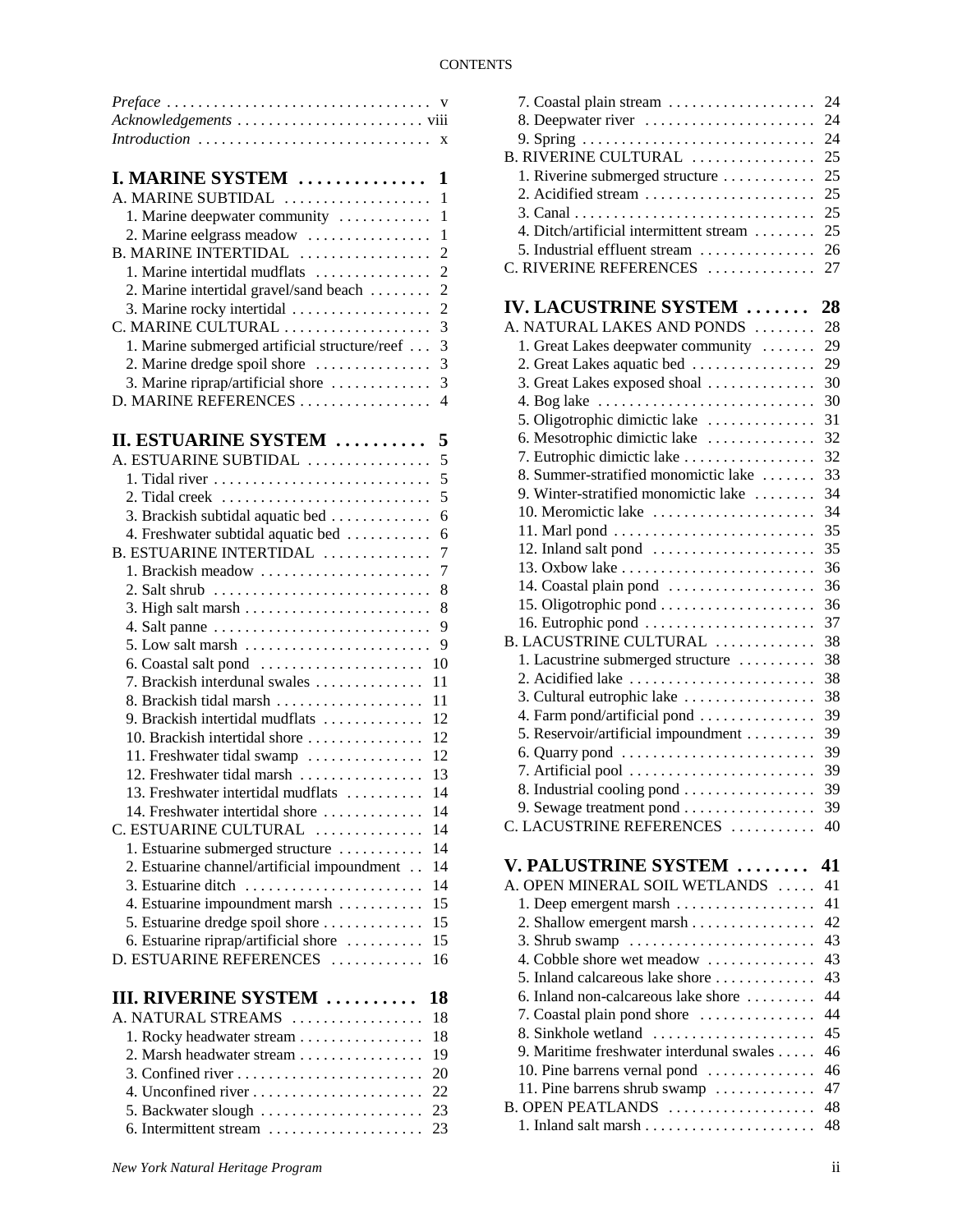| 2. Sedge meadow                                                   | 48       |
|-------------------------------------------------------------------|----------|
| 3. Marl pond shore $\dots \dots \dots \dots \dots \dots$          | 48       |
|                                                                   | 49       |
| 5. Rich sloping fen                                               | 49       |
| 6. Rich graminoid fen                                             | 50       |
| 7. Rich shrub fen $\dots \dots \dots \dots \dots \dots$           | 51       |
| 8. Medium fen                                                     | 52       |
| 9. Inland poor fen $\dots \dots \dots \dots \dots \dots$          | 52       |
| 10. Sliding fen                                                   | 53       |
| 11. Coastal plain poor fen                                        | 53       |
| 12. Sea level fen                                                 | 54       |
| 13. Perched bog                                                   | 54       |
| 14. Patterned peatland                                            | 55       |
| 15. Dwarf shrub bog $\ldots$                                      | 55       |
| 16. Highbush blueberry bog thicket                                | 56       |
| C. FORESTED MINERAL SOIL WETLANDS.                                | 56       |
|                                                                   | 56       |
| 2. Red maple-hardwood swamp                                       | 57       |
| 3. Red maple-black gum swamp                                      | 58       |
| 4. Red maple-sweetgum swamp                                       | 58       |
| 5. Silver maple-ash swamp                                         | 59       |
| 6. Vernal pool $\ldots \ldots \ldots \ldots \ldots \ldots \ldots$ | 60       |
| 7. Perched swamp white oak swamp                                  | 60       |
| 8. Hemlock-hardwood swamp                                         | 61       |
| 9. Spruce-fir swamp $\ldots \ldots \ldots \ldots \ldots \ldots$   | 61       |
| D. FORESTED PEATLANDS                                             | 62       |
| 1. Inland Atlantic white cedar swamp                              | 62       |
| 2. Coastal plain Atlantic white cedar swamp                       | 62       |
| 3. Red maple-tamarack peat swamp                                  | 63       |
| 4. Pitch pine-blueberry peat swamp                                | 63       |
| 5. Northern white cedar swamp                                     | 64       |
|                                                                   |          |
|                                                                   |          |
| 6. Rich hemlock-hardwood peat swamp                               | 64       |
| 7. Black spruce-tamarack bog                                      | 65       |
| E. PALUSTRINE CULTURAL                                            | 66       |
| 1. Reverted drained muckland                                      | 66       |
| 2. Impounded marsh                                                | 66       |
| 3. Impounded swamp                                                | 66<br>66 |
| 4. Reedgrass/purple loosestrife marsh                             |          |
| 5. Dredge spoil wetland                                           | 66<br>66 |
| 6. Mine spoil wetland                                             | 66       |
| 7. Water recharge basin                                           | 67       |
| F. PALUSTRINE REFERENCES                                          |          |
| VI. TERRESTRIAL SYSTEM 70                                         |          |
|                                                                   | 70       |
| 1. Sand beach                                                     | 70       |
| 2. Great Lakes dunes                                              | 70       |
|                                                                   | 71       |
| 4. Maritime dunes                                                 | 71       |
| 5. Maritime shrubland                                             | 72       |
| 6. Maritime heathland                                             | 72       |
|                                                                   | 73       |
| 8. Hempstead Plains grassland                                     | 73       |
| 9. Riverside ice meadow                                           | 73       |
| 10. Riverside sand/gravel bar                                     | 74       |

| 12. Calcareous shoreline outcrop              | 74  |
|-----------------------------------------------|-----|
| 13. Cobble shore                              | 75  |
| 14. Alvar shrubland                           | 75  |
|                                               | 76  |
| 16. Alvar pavement-grassland                  | 77  |
| 17. Alpine meadow                             | 78  |
| 18. Cliff community                           | 78  |
| 19. Calcareous cliff community                | 79  |
| 20. Shale cliff and talus community           | 79  |
| 21. Erosional slope/bluff                     | 79  |
| 22. Rocky summit grassland                    | 80  |
| 23. Successional fern meadow                  | 80  |
| 24. Successional blueberry heath              | 80  |
| 25. Successional northern sandplain grassland | 80  |
| 26. Successional old field                    | 81  |
| 27. Successional shrubland                    | 81  |
| B. BARRENS AND WOODLANDS                      | 82  |
| 1. Serpentine barrens                         | 82  |
| 2. Dwarf pine plains                          | 82  |
| 3. Dwarf pine ridges                          | 83  |
| 4. Maritime pitch pine dune woodland          | 83  |
| 5. Pitch pine-scrub oak barrens               | 83  |
| 6. Pitch pine-oak-heath woodland              | 84  |
| 7. Post oak-blackjack oak barrens             | 84  |
| 8. Pitch pine-heath barrens                   | 85  |
|                                               | 85  |
| 10. Sandstone pavement barrens                | 86  |
| 11. Oak openings                              | 86  |
| [Calcareous pavement barrens                  | 86] |
| 12. Alpine krummholz                          | 86  |
| 13. Limestone woodland                        | 87  |
| 14. Alvar woodland                            | 87  |
| 15. Ice cave talus community                  | 88  |
| 16. Calcareous talus slope woodland           | 88  |
| 17. Acidic talus slope woodland               | 89  |
| 18. Shale talus slope woodland                | 89  |
| 19. Pitch pine-oak-heath rocky summit         | 90  |
| 20. Red pine rocky summit                     | 90  |
| 21. Spruce-fir rocky summit                   | 91  |
| 22. Red cedar rocky summit                    | 91  |
| 23. Northern white cedar rocky summit         | 91  |
| 24. Successional red cedar woodland           | 92  |
| C. FORESTED UPLANDS                           | 92  |
| 1. Maritime post oak forest                   | 92  |
| 2. Maritime beech forest                      | 93  |
| 3. Maritime holly forest.                     | 93  |
| 4. Maritime red cedar forest                  | 93  |
| 5. Coastal oak-heath forest                   | 94  |
| 6. Coastal oak-hickory forest                 | 94  |
| 7. Coastal oak-beech forest                   | 95  |
| 8. Coastal oak-laurel forest                  | 95  |
| 9. Coastal oak-holly forest                   | 96  |
| 10. Pitch pine-oak forest                     | 96  |
| 11. Appalachian oak-hickory forest            | 97  |
| 12. Allegheny oak forest                      | 97  |
| 13. Chestnut oak forest                       | 98  |
|                                               |     |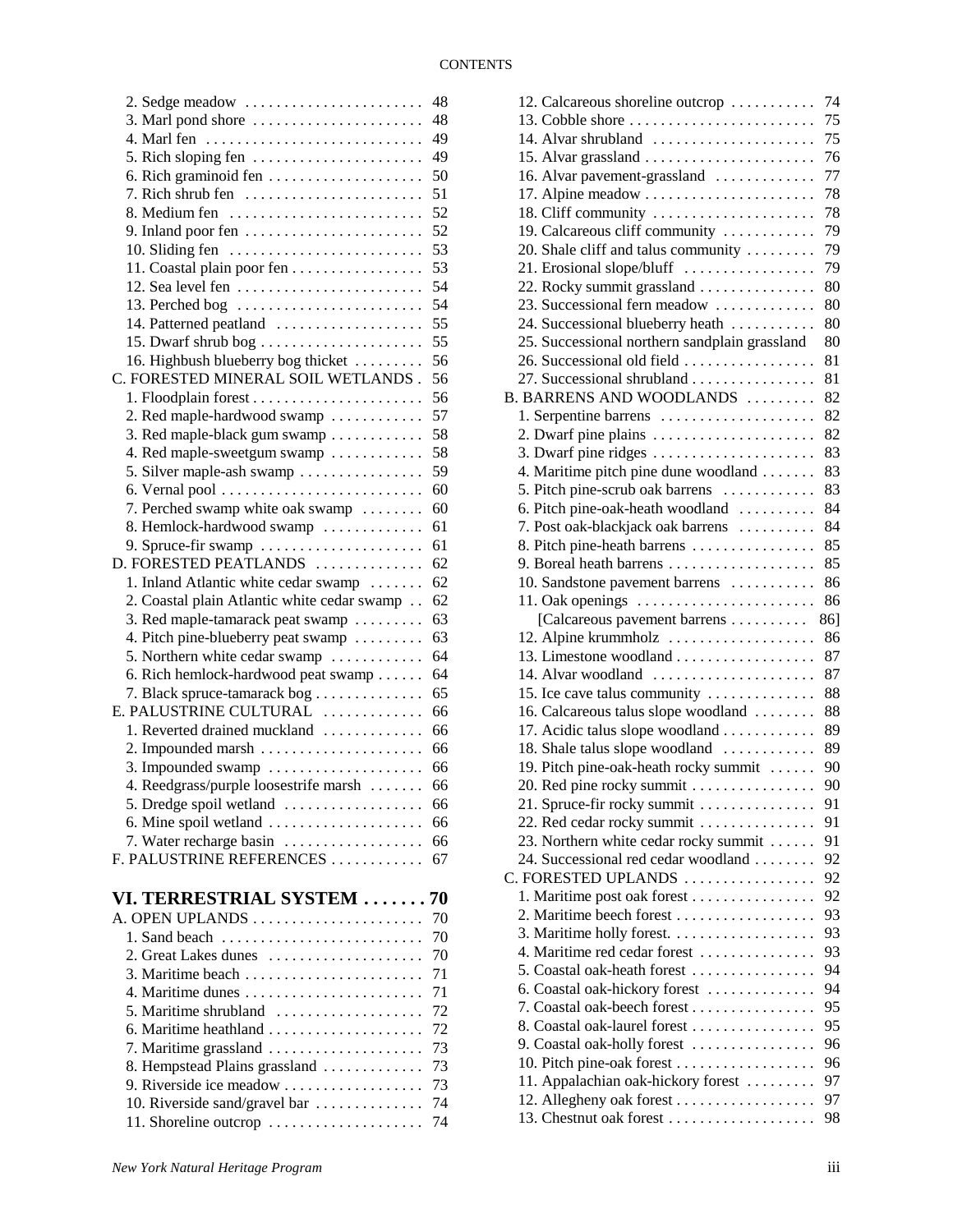| 14. Oak-tulip tree forest<br>98                   |
|---------------------------------------------------|
| 15. Appalachian oak-pine forest<br>99             |
| 16. Rich mesophytic forest<br>99                  |
| 17. Beech-maple mesic forest<br>100               |
| 18. Maple-basswood rich mesic forest<br>100       |
| 19. Hemlock-northern hardwood forest<br>101       |
| 20. Pine-northern hardwood forest<br>102          |
| 102                                               |
| 22. Balsam flats<br>103                           |
| 23. Spruce-northern hardwood forest<br>103        |
| 24. Mountain spruce-fir forest<br>103             |
| 25. Mountain fir forest<br>104                    |
| 26. Successional northern hardwoods<br>105        |
| 27. Successional southern hardwoods<br>105        |
| 28. Successional maritime forest<br>105           |
| D. TERRESTRIAL CULTURAL<br>106                    |
| 1. Cropland/row crops<br>106                      |
| 2. Cropland/field crops<br>106                    |
| 106                                               |
| 106                                               |
| 106                                               |
| 107                                               |
| 7. Hardwood plantation<br>107                     |
| 8. Pine plantation<br>107                         |
| 9. Spruce/fir plantation<br>107                   |
| 107                                               |
| 11. Mowed lawn with trees<br>108                  |
| 108                                               |
| 13. Mowed roadside/pathway<br>108                 |
| 14. Herbicide-sprayed roadside/pathway<br>108     |
| 15. Unpaved road/path<br>108                      |
| 16. Railroad<br>108                               |
| 17. Paved road/path<br>108                        |
| 18. Roadcut cliff/slope<br>108                    |
| 19. Riprap/erosion control roadside<br>108        |
| 20. Rock quarry<br>109                            |
| 21. Gravel mine<br>109                            |
| 22. Sand mine<br>109                              |
| 23. Brushy cleared land<br>109                    |
| 24. Artificial beach<br>109                       |
| 25. Riprap/artificial lake shore<br>109           |
| 26. Dredge spoil lake shore<br>109                |
| 27. Construction/road maintenance spoils<br>109   |
| 28. Dredge spoils<br>109                          |
| 29. Mine spoils<br>110                            |
| 110                                               |
| 110                                               |
| 32. Urban vacant lot<br>110                       |
| 33. Urban structure exterior<br>110               |
| 34. Rural structure exterior<br>110               |
| 35. Interior of barn/agricultural building<br>110 |
| 36. Interior of non-agricultural building<br>111  |
| E. TERRESTRIAL REFERENCES<br>112                  |
|                                                   |
| VII. SUBTERRANEAN SYSTEM<br>114                   |
| A. NATURAL CAVES<br>114                           |
|                                                   |

| 114<br>1. Aquatic cave community<br>2. Terrestrial cave community<br>115<br>3. Talus cave community<br>115<br>B. SUBTERRANEAN CULTURAL<br>115                    |  |
|------------------------------------------------------------------------------------------------------------------------------------------------------------------|--|
| 1. Mine/artificial cave community<br>115<br>115<br>116<br>4. Basement/building foundation<br>116                                                                 |  |
| C. SUBTERRANEAN REFERENCES<br>117                                                                                                                                |  |
| GENERAL REFERENCES  118                                                                                                                                          |  |
| <b>TABLES</b>                                                                                                                                                    |  |
| Table 1: Summary of new communities and name                                                                                                                     |  |
| Table 2: Organisms and environmental characteristics<br>used to describe communities within systems. . xii<br>Table 3: Explanation of element occurrence quality |  |
| ranks used Natural Heritage database reports. . xiii<br>Table 4: Criteria used by Heritage programs to<br>determine significant communities.  xiii               |  |
| APPENDIX A: HERITAGE PROGRAM<br>ELEMENT RANKS  123                                                                                                               |  |
| APPENDIX B: GLOSSARY  124                                                                                                                                        |  |
| APPENDIX C: KEY TO SYSTEMS AND<br>SUBSYSTEMS<br>131                                                                                                              |  |

| 134 |  |
|-----|--|
|-----|--|

COUNTY AND ECOZONE MAPS .............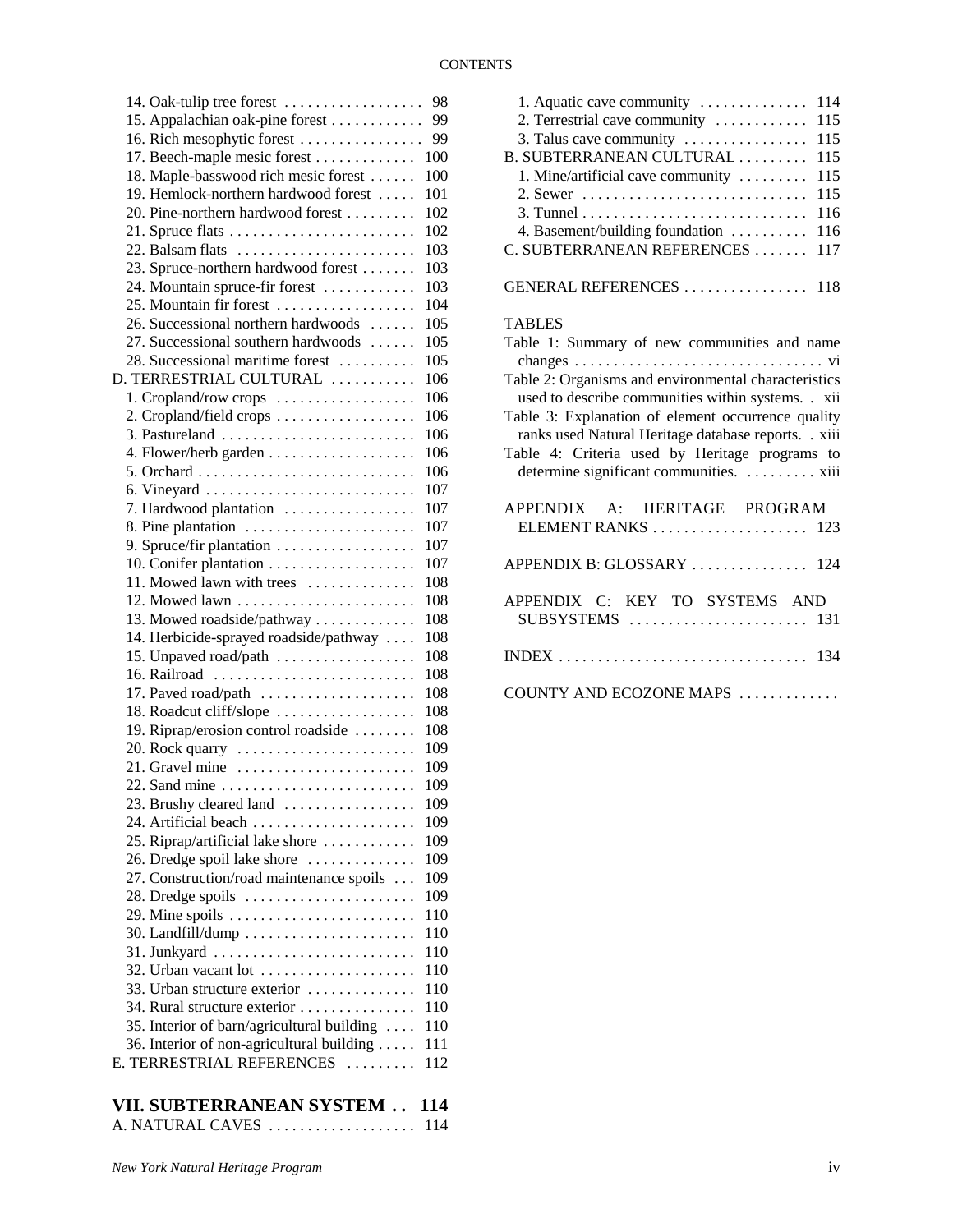# **PREFACE**

The first edition of *Ecological Communities of New York State* by Carol Reschke was published in 1990 and quickly became the primary source for community classification in the state. Its success and acceptance by a wide range of users was driven by its lofty goal to be an all-inclusive classification intending to fulfill a long-standing need. From communities as large as Lake Ontario to a room-sized vernal pool, from a 50,000 acre beech-maple mesic forest to a 40-acre maritime beech forest, from the highest alpine meadow to the deepest terrestrial cave, the original, and continued, goal of this classification is to include *all* ecological communities of the state, even those created by humans. Since the first edition, several neighboring states and Canadian provinces have published community classifications including Pennsylvania (Fike 1999), Massachusetts (Swain and Kearsly 2000), Vermont (Thompson and Sorenson 2001), New Hampshire (Sperduto 1997, 2000), Maine (Gawler 2000), and Ontario (Chambers et al. 1997, Harris et al. 1996). During that same time, The Nature Conservancy and the Heritage Network have made significant progress toward the publication of a national community classification over the last decade (Grossman et al. 1998, Sneddon et al. 1998). Most of these classifications have benefitted from *Ecological Communities of New York State*, a few are modeled after it, and nearly all of them refer to Reschke (1990). While all of these classifications are impressive works in their own right, and are referred to in this publication, none are intended to be as all inclusive as this classification is for New York State. Some classifications exclude aquatic communities (e.g., riverine and lacustrine), and some exclude subterranean communities. Others may focus on one system, such as wetlands or forests while excluding other systems. Most of the other classifications exclude fauna from their descriptions. And despite the prevalence of human land use in the northeast, *Ecological Communities of New York State* remains the only classification that includes a comprehensive treatment of cultural communities along with the natural types. This allows users of this classification to describe and map nearly any ecological community encountered in the state.

Although this edition includes over two dozen new communities (see Table 1), and revised descriptions for most of the remainder, it is impressive to see how much of the first edition remains unchanged. This attests to the fact that *Ecological Communities of New York State* was thoroughly researched and ahead of its time. The New York Natural Heritage Program was very fortunate to have a published classification to build upon, and to collect data on individual occurrences. In 1989 there were only 480 community occurrences covering less than 100,000 acres in the NY Natural Heritage database, today there are nearly 1,500 occurrences totaling 1,000,000 acres! In that same time the ecology staff grew from one ecologist (Carol Reschke) to six ecologists. Together with our partners we continue to amass data to further refine our classification and describe new communities. As stated in the first edition, "this classification is our current working hypothesis; it will be refined as new data obtained from field surveys and literature review become available." We have reached a time when the amount of additions and changes to the 1990 classification warranted the publication of this second edition. This edition retains much of the content and format of the original, and although there are a few noticeable changes, we have decided not to do a complete overhaul of the classification. Excellent ideas for improvement, such as the inclusion of photographs, distribution maps, and cross-walks to other classifications will likely be included in future editions.

The next edition of this classification will likely be even more comprehensive and designed to be readily accessible via the Internet. The NY Natural Heritage Program plans to have both editions of *Ecological Communities of New York State* posted on the worldwide web. Check the NYNHP web page for the latest information about the program and our classification (http://www.nynhp.org). In addition, we have plans to produce more informative community "fact pages" on the web, that will likely include digital photographs, statewide distribution maps, vegetation coverage data, crosswalks to other classifications, and more. Please send suggestions for improvement of this classification and ideas on what to include in the future to the NY Natural Heritage Program ecologist. No matter what technological means are used to present the information in the future, the descriptions and the classification will be based on the strong foundations of these earlier editions and the network of dedicated ecologists, botanists, and zoologists.

Lastly, this classification system has proven to be a very valuable tool to a wide array of conservation practitioners and land managers in New York. By using this classification to identify locations of high quality natural communities across the state we have raised awareness of their biodiversity significance. In addition, many of the occurrences identified by the NY Natural Heritage Program, and our partners, have resulted in their protection ensuring that a good portion of New York's natural heritage will persist for future generations to enjoy, study, and appreciate.

Greg Edinger, Ecologist NY Natural Heritage Program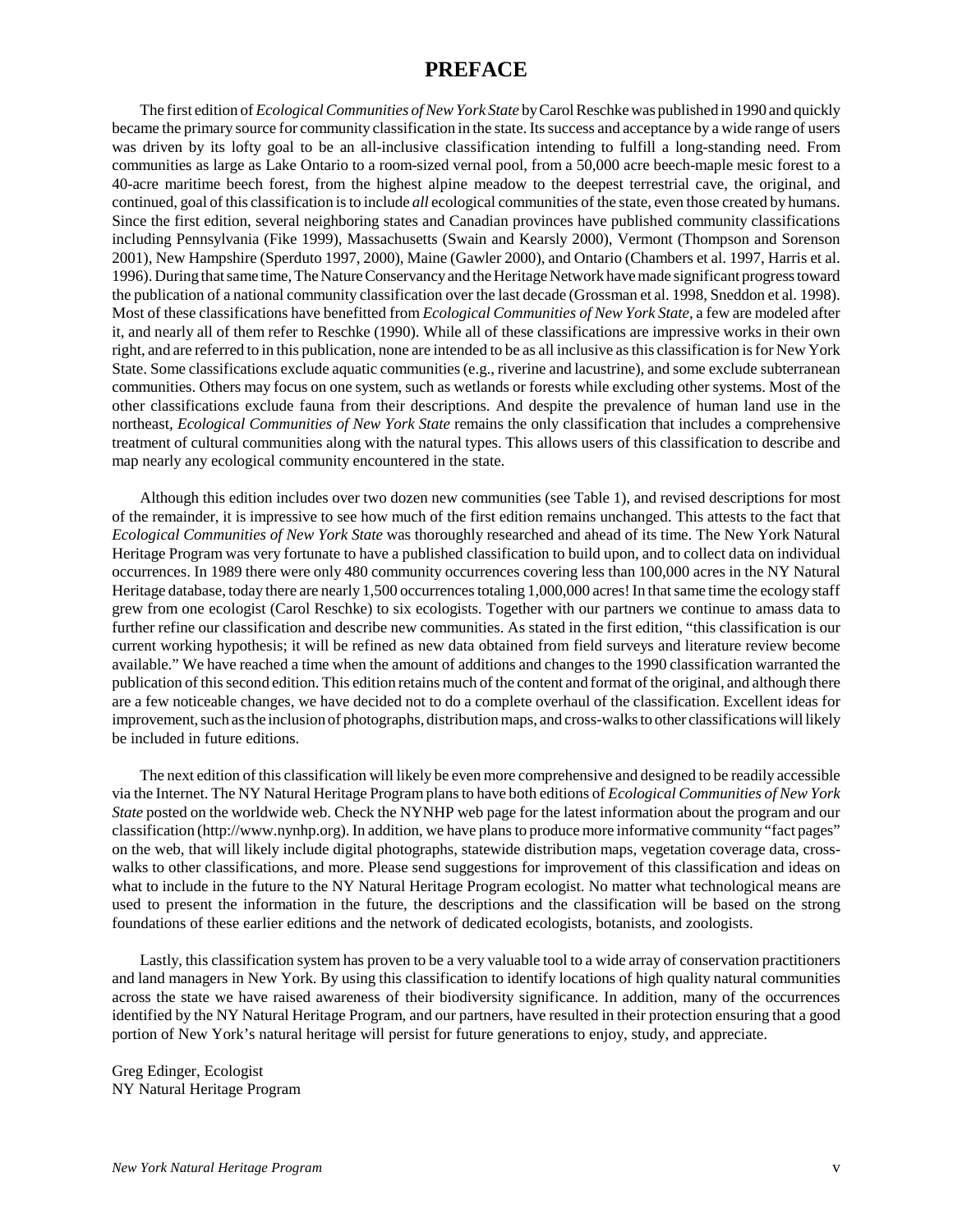| System      | Subsystem                         | New Name                                     | Old Name (Reschke<br>1990)                    | Comments                                                                                                  |
|-------------|-----------------------------------|----------------------------------------------|-----------------------------------------------|-----------------------------------------------------------------------------------------------------------|
| Estuarine   | Estuarine<br>intertidal           | brackish interdunal<br>swales                | coast salt pond (in part)                     | new community differentiated from maritime<br>freshwater interdunal swales                                |
| Estuarine   | Estuarine cultural                | estuarine submerged<br>structure/reef        | marine submerged<br>structure/reef (in part)  | new community, now recognize estuarine variant                                                            |
| Riverine    | Natural streams                   | confined river                               | midreach and main<br>channel stream (in part) | reflects current trend in river classification                                                            |
| Riverine    | Natural stream                    | unconfined river                             | midreach and main<br>channel stream (in part) | reflects current trend in river classification                                                            |
| Riverine    | Natural stream                    | deepwater river                              | main channel stream                           | reflects current trend in river classification                                                            |
| Riverine    | Natural stream                    | spring                                       | none                                          | springs were split as ne community from various<br>stream communities                                     |
| Riverine    | Riverine cultural                 | riverine submerged<br>structure              | none                                          | new community, now recognize riverine variant                                                             |
| Lacustrine  | Lacustrine<br>cultural            | lacustrine submerged<br>structure            | none                                          | new community, now recognize lacustrine<br>variant                                                        |
| Palustrine  | Open mineral soil                 | maritime freshwater<br>interdunal swales     | maritime interdunal<br>swales                 | name change, added "freshwater" to split from<br>brackish interdunal swales                               |
| Palustrine  | Open peatlands                    | sliding fen                                  | inland poor fen (in part)                     | new community, split from inland poor fen                                                                 |
| Palustrine  | Open peatlands                    | sea level fen                                | none                                          | new community, freshwater peatland at upper<br>margins of high salt marsh                                 |
| Palustrine  | Forested mineral<br>soil wetlands | red maple-black gum<br>swamp                 | red maple-hardwood<br>swamp (in part)         | new community split from red maple-hardwood<br>swamp, black gum co-dominant                               |
| Palustrine  | Forested mineral<br>soil wetlands | red maple-sweetgum<br>swamp                  | red maple-hardwood<br>swamp (in part)         | new community split from red maple-hardwood<br>swamp, sweetgum co-dominant                                |
| Terrestrial | Open uplands                      | alvar shrubland                              | calcareous pavement<br>barrens (in part)      | reflects current classification of alvar<br>communities                                                   |
| Terrestrial | Open uplands                      | alvar pavement-<br>grassland                 | calcareous pavement<br>barrens (in part)      | reflects current classification of alvar<br>communities                                                   |
| Terrestrial | Open uplands                      | erosional slope/bluff                        | cliff community (in<br>part)                  | new community, now recognize unconsolidated<br>substrate variant of cliff community                       |
| Terrestrial | Open uplands                      | successional northern<br>sandplain grassland | successional old field<br>(in part)           | new community recognized as grassland bird<br>habitat with sandy substrate and not in maritime<br>setting |
| Terrestrial | Barrens and<br>woodlands          | maritime pitch pine<br>dune woodland         | none                                          | new community                                                                                             |
| Terrestrial | Barrens and<br>woodlands          | alvar woodland                               | limestone woodland (in<br>part)               | reflects current classification of alvar<br>communities                                                   |
| Terrestrial | Barrens and<br>woodlands          | red pine rocky summit                        | pitch pine-oak-heath<br>summit (in part)      | new community                                                                                             |
| Terrestrial | Forested uplands                  | maritime post oak<br>forest                  | maritime oak forest                           | name change, added "post" oak to name, now<br>more narrowly defined                                       |
| Terrestrial | Forested uplands                  | maritime beech forest                        | none                                          | new community                                                                                             |

| Table 1. Summary of new communities and name changes. |  |
|-------------------------------------------------------|--|
|-------------------------------------------------------|--|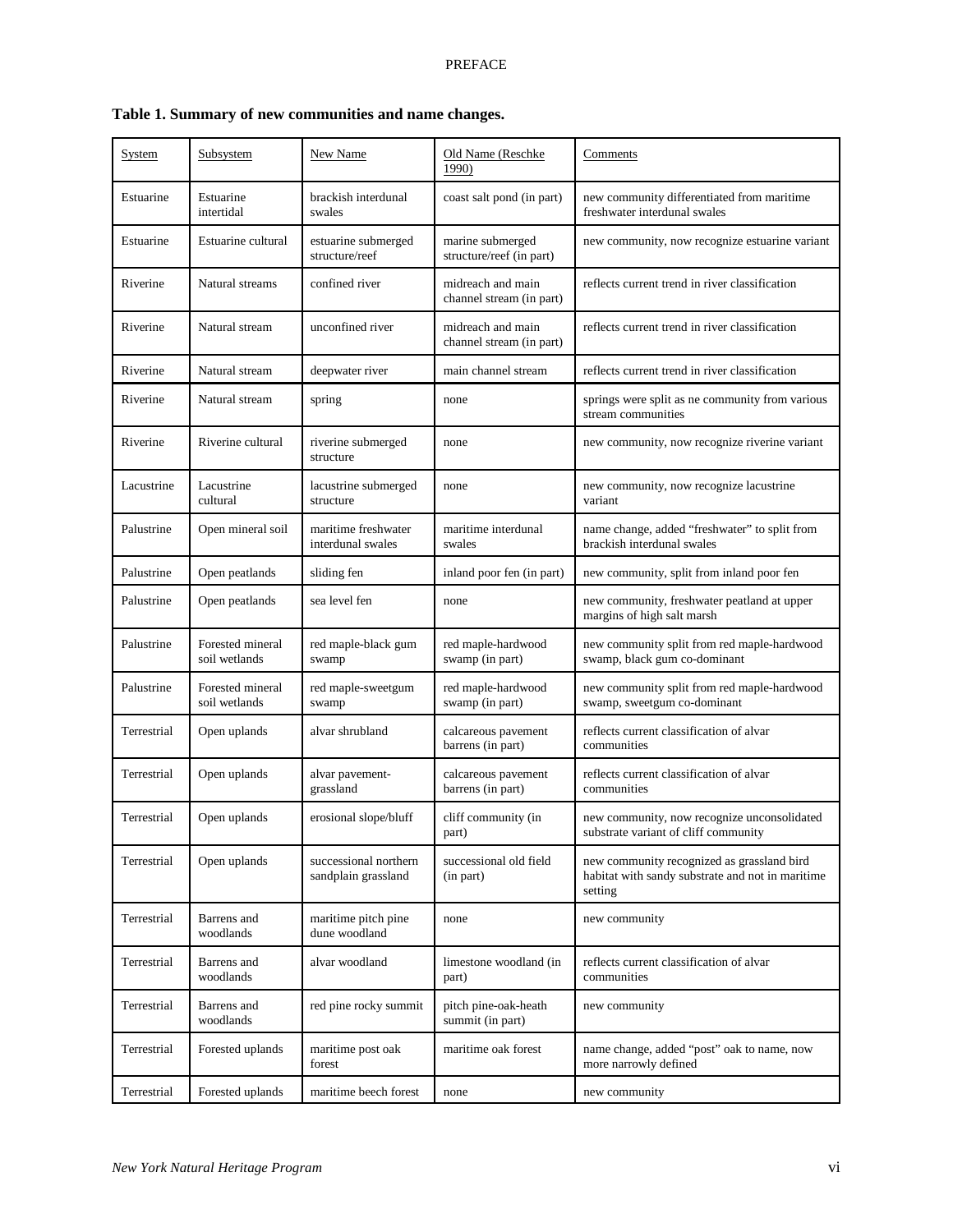| Terrestrial | Forested uplands     | maritime holly forest         | maritime oak-holly<br>forest (in part)                                            | name change and more narrowly defined, split<br>holly dominated variant in maritime setting,<br>compare to coastal oak-holly forest |
|-------------|----------------------|-------------------------------|-----------------------------------------------------------------------------------|-------------------------------------------------------------------------------------------------------------------------------------|
| Terrestrial | Forested uplands     | coastal oak-heath<br>forest   | pitch pine-oak forest (in<br>part) maritime oak<br>forest (in part)               | new community, heath shrubs abundant                                                                                                |
| Terrestrial | Forested uplands     | coastal oak-hickory<br>forest | Appalachian oak-<br>hickory forest (in part),<br>maritime oak forest (in<br>part) | new community, hickory co-dominant                                                                                                  |
| Terrestrial | Forested uplands     | coastal oak-beech<br>forest   | beech-maple mesic<br>forest (in part) maritime<br>oak forest (in part)            | new community, beech co-dominant, compare to<br>maritime beech forest                                                               |
| Terrestrial | Forested uplands     | coastal oak-laurel<br>forest  | maritime oak forest (in<br>part)                                                  | new community mountain laurel abundant                                                                                              |
| Terrestrial | Forested uplands     | coastal oak-holly<br>forest   | maritime oak-holly<br>forest (in part)                                            | new community, recognize mixed oak-holly<br>variant in non-maritime setting, compare to<br>maritime holly forest                    |
| Terrestrial | Terrestrial cultural | railroad                      | unpaved/road path (in<br>part)                                                    | new community, now separately defined                                                                                               |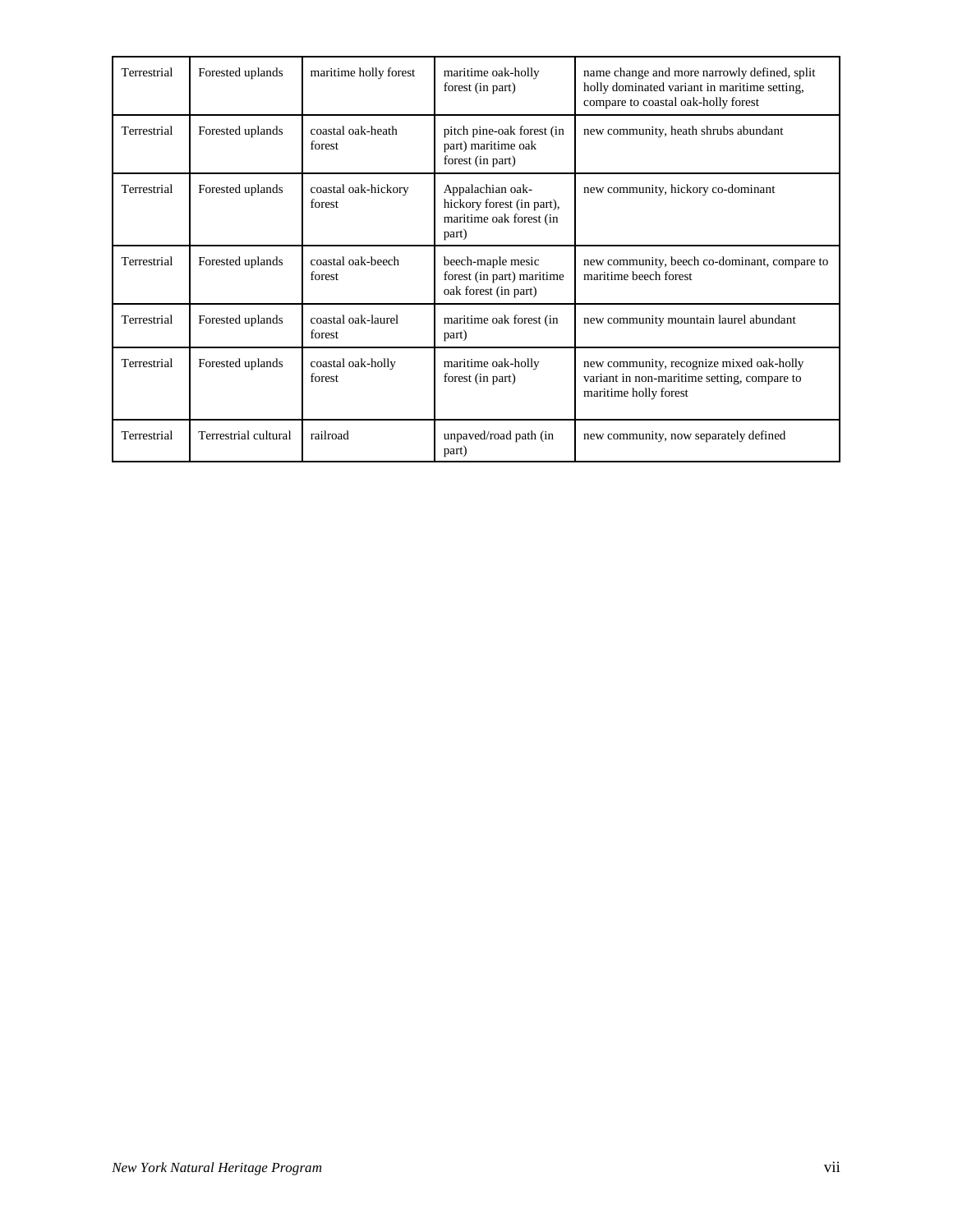# **ACKNOWLEDGEMENTS**

**for the 2002 edition**

[THIS SECTION WILL BE UPDATED IN THE FINAL DRAFT AND WILL ACKNOWLEDGE THOSE WHO CONTRIBUTED COMMENTS TO THE 2002 EDITION]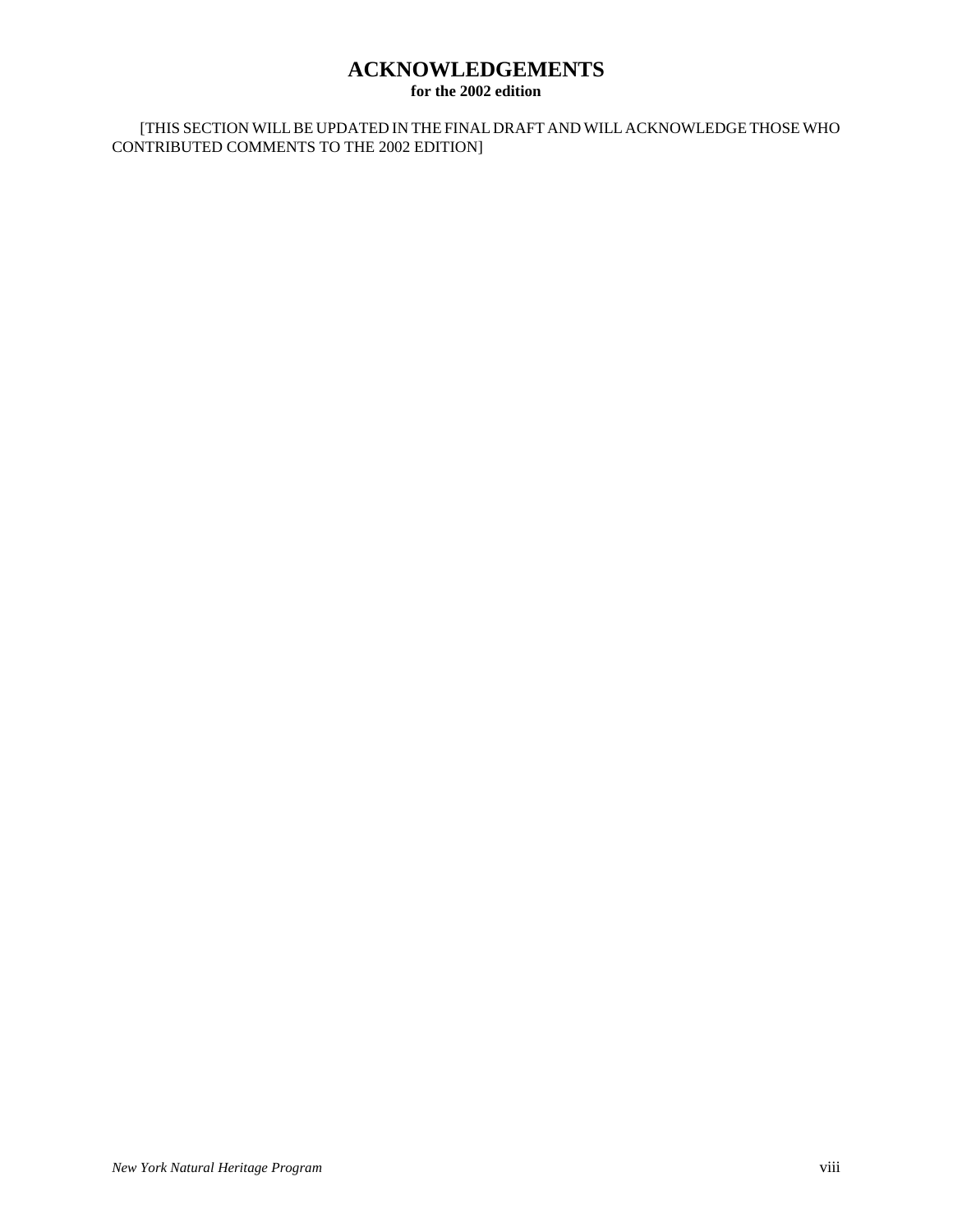# **ACKNOWLEDGEMENTS**

#### **for the 1990 edition**

The New York Natural Heritage Program is supported by funds from the New York State Department of Environmental Conservation (DEC) and The Nature Conservancy. Within DEC, funding comes from the Division of Fish and Wildlife and the Division of Lands and Forests. The Heritage Program is partly supported by funds contributed by state taxpayers through the voluntary Return a Gift to Wildlife program. The Heritage Program has received funding for community inventory work from the Adirondack Council, the Hudson River Foundation, the Sussman Foundation, U.S. National Park Service, U.S. Forest Service (Finger Lakes National Forest), and each of the seven New York chapters of The Nature Conservancy (Adirondack Nature Conservancy, Eastern New York Chapter, Central New York Chapter, Long Island Chapter, Lower Hudson Chapter, South Fork/Shelter Island Chapter, and Western New York Chapter).

This classification has been developed in part from data collected by numerous field biologists. Some of these contributors have worked under contract to the Natural Heritage Program, including Caryl DeVries, Brian Fitzgerald, Jerry Jenkins, Al Schotz, Edith Schrot, Paul Sherwood, Nancy Slack, Dan Smith, Gordon Tucker, and F. Robert Wesley. Present and former Heritage staff who have contributed a significant portion of field data include Peter Zika, Robert E. Zaremba, Lauren Lyons-Swift, Steven Clemants, and the author. Chris Nadareski helped compile long species lists for many communities by entering data from field survey forms into computer files. Robert E. Zaremba provided preliminary draft descriptions of several estuarine intertidal and open upland communities; Raymond Curran provided a draft description of boreal heath barrens. John Ozard provided reliable assistance in resolving computer problems during the preparation of this manuscript, and he produced the county map. The staff of the New York State Museum's Biological Survey has been very helpful in identifying specimens of plants and animals collected during field surveys.

Earlier drafts of this classification have been reviewed by biologists from the Department of Environmental Conservation, Adirondack Park Agency, the Department of State's Coastal Zone Management Program, The Nature Conservancy, private environmental consulting firms, and from several academic institutions in New York State. Any remaining errors or omissions are the responsibility of the author. Thanks to Walt Sabin and Peter Zika for proofreading the final drafts of this manuscript, and to Frank Orsini for designing the cover. Thanks to all the people who reviewed and commented on various drafts of this manuscript, made suggestions regarding classification of communities, and provided a lot of encouragement, including:

Wint Aldrich Richard Andrus Robert H. Bathrick Barbara Bedford John M. Bernard Michael J. Birmingham Paul Bishop Elizabeth Blair Leigh Blake Alvin Breisch Lawrence P. Brown Janet Carroll Lee Chamberlaine Kim Chapman James S. Clark Steven E. Clemants Chad Covey Scott Crocoll Raymond Curran Anton Damman Robert Daniels Nate Dickinson Robert Dirig Steven W. Eaton Brian Fitzgerald Eric Fried Jean Gawalt Frederick Gerty Bruce Gilman James Glidden Scott Gray Andrew Greller Bradley Griffin Dennis Grossman Tom Hart

Robert Henshaw Joel Hermes David Hunt Paul Huth Jerry Jenkins Arthur Johnsen Eric Karlin Edwin Ketchledge Erik Kiviat Harold Knoch Michael Kudish Donald J. Leopold Gary Lovett John Madsen Peter Marks Michael J. Matthews Eugene McCaffrey Joseph McMullen Patricia Mehlhop-Cifelli Robert L. Miller Charles L. Mohler Terry Moore Jack Moser Paul Novak John O'Pezio David Odell John W. Ozard Steward T. A. Pickett Richard Preall Gerald Rasmussen Tom Rawinski John Renkavinsky Walt Sabin Kathryn Schneider Rebecca Schneider

Edith Schrot Dale Schweitzer Franz Seischab Timothy J. Sinnott Nancy Slack C. Lavette Smith Daniel Spada Margaret Stewart Lawrence E. Strait Bryan Swift Elizabeth Thompson John Titus F. Robert Wesley John White Kenneth F. Wich Robert E. Zaremba Peter Zika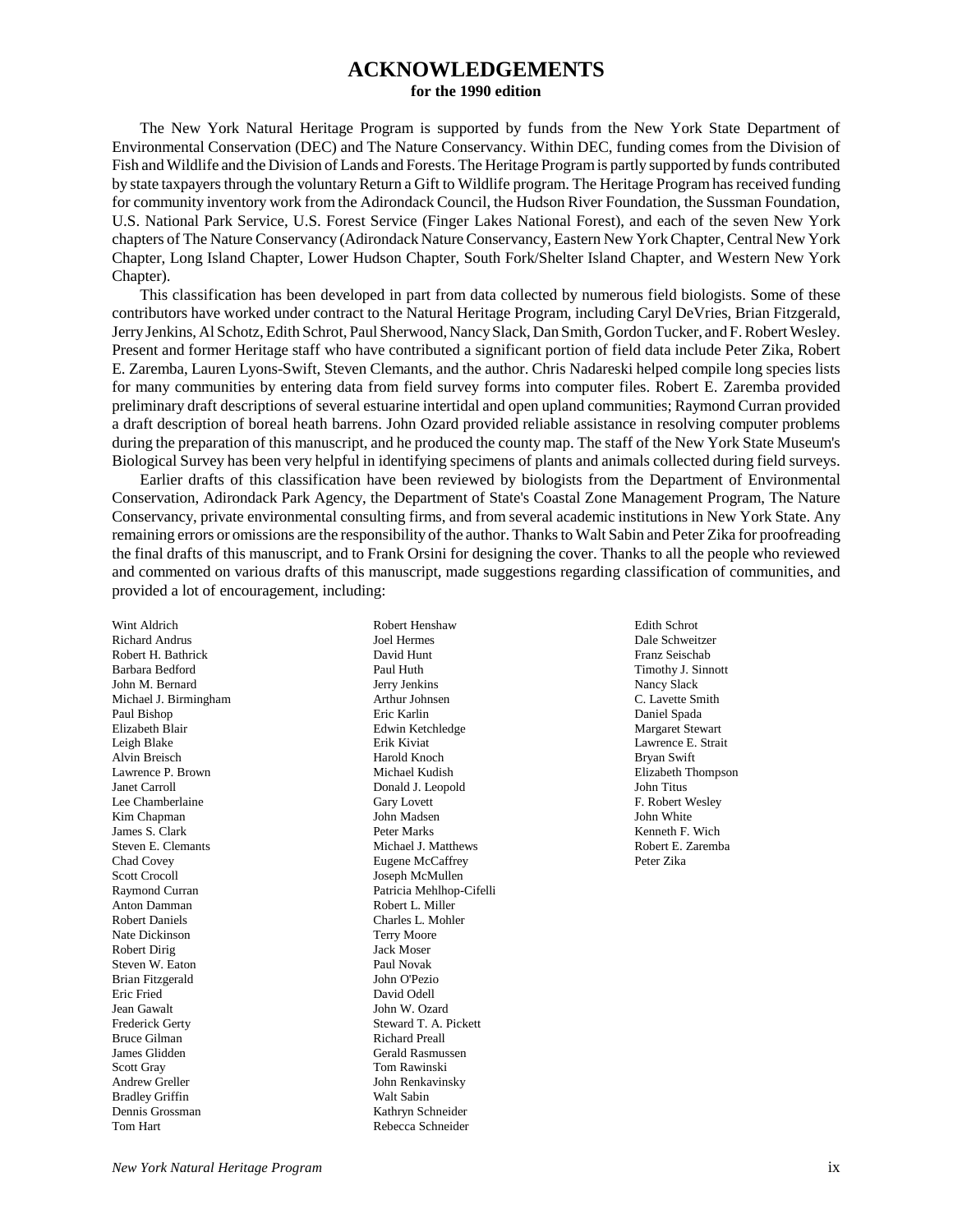#### **OBJECTIVES**

The primary objective of this report is to classify and describe ecological communities representing the full array of biological diversity of New York State. An ecological community is a variable assemblage of interacting plant and animal populations that share a common environment. As part of the New York Natural Heritage Program inventory, this classification has been developed to help assess and protect the biological diversity of the state. The Natural Heritage Program inventory work allows us to maintain a regularly updated database of information on rare animals, rare plants, and significant natural communities of New York State. This inventory also provides a ranking system for determining priorities for conservation and management of New York State's significant natural areas.

#### **The Coarse Filter/Fine Filter Approach**

Heritage inventory methodology works by focusing on the identification, documentation, and mapping of all occurrences of rare species and significant ecological communities. A "coarse filter/fine filter" approach is used to identify and prioritize the protection of these significant biological resources. Ecological communities represent a "coarse filter," an analysis of biodiversity at a larger scale than the species level. Their identification and documentation can be used to describe whole assemblages of plant and animal species, both common and rare. The conservation of high quality examples of the natural communities assures the protection of most of the species that make up the biological diversity of the state. Rare animals and plants often have narrow or unusual habitat requirements. These species may "fall through" the coarse filter, and sometimes not protected in the representative communities. Identifying and documenting viable populations of each of the rare species serves as the "fine filter" for protectecting the state's biological diversity. This coarse filter/fine filter approach to a natural resources inventory is an efficient means of identifying the most sensitive animals, plants, and communities of an area.

Developing and refining a classification of communities is an essential step in the Heritage inventory process. The inventory requires a classification of discrete community types because these types are used as mapping units, and because the types are assigned ranks that establish priorities for conducting the inventory. This second edition represents the first major revision to Carol Reschke's *Ecological Communities of New York State* published in 1990.

#### **APPLICATIONS**

In addition to serving as the framework for the Natural Heritage Program inventory of significant natural communities in New York State, this community classification is designed to meet a variety of needs. The classification provides natural resource managers with a standard set of terms and concepts to describe wildlife habitats, and it also provides mapping units to use in plans for managing public and private natural areas such as forest preserves, wildlife management areas, parks, and nature preserves. The classification can be used to identify ecological communities for environmental impact statements and other forms of environmental review. In combination with the Heritage ranking system, the classification can be used to establish priorities for land acquisition by public agencies and private conservation organizations. Programs for long-term monitoring of environmental change can use the classification to guide the selection of monitoring sites. The classification and community descriptions provide a general survey useful to students of the natural history of New York State.

# **COMMUNITY CONCEPTS**

In this classification a community is defined as a variable assemblage of interacting plant and animal populations that share a common environment. Most communities occur repeatedly in the landscape. The plants and animals in a community occupy a habitat, often modifying the habitat. For example, the canopy trees in a hemlock-northern hardwood forest shade the ground and keep the forest floor cool and dark, a large deer population can modify the structure of a forest community by browsing the understory shrubs and saplings, and beavers can modify a stream corridor by damming the stream and flooding the surrounding habitats.

No two examples of a community are identical in composition or environment, however they are similar within a given range of variability. The range of variability of each community (or the percent similarity between different examples of a community) is not defined quantitatively in this classification. Some communities are narrowly defined. Different examples of a narrowly defined community, such as alpine krummholz, will be very similar. Other communities are more broadly defined, such as shrub swamp. The more broadly defined community types provide a catchall category for communities that are quite variable.

Ecological communities form a complex mosaic in the landscape; they change through time, and they intergrade spatially and temporally. This classification is an attempt to establish a set of discrete categories into which units of the intergrading landscape mosaic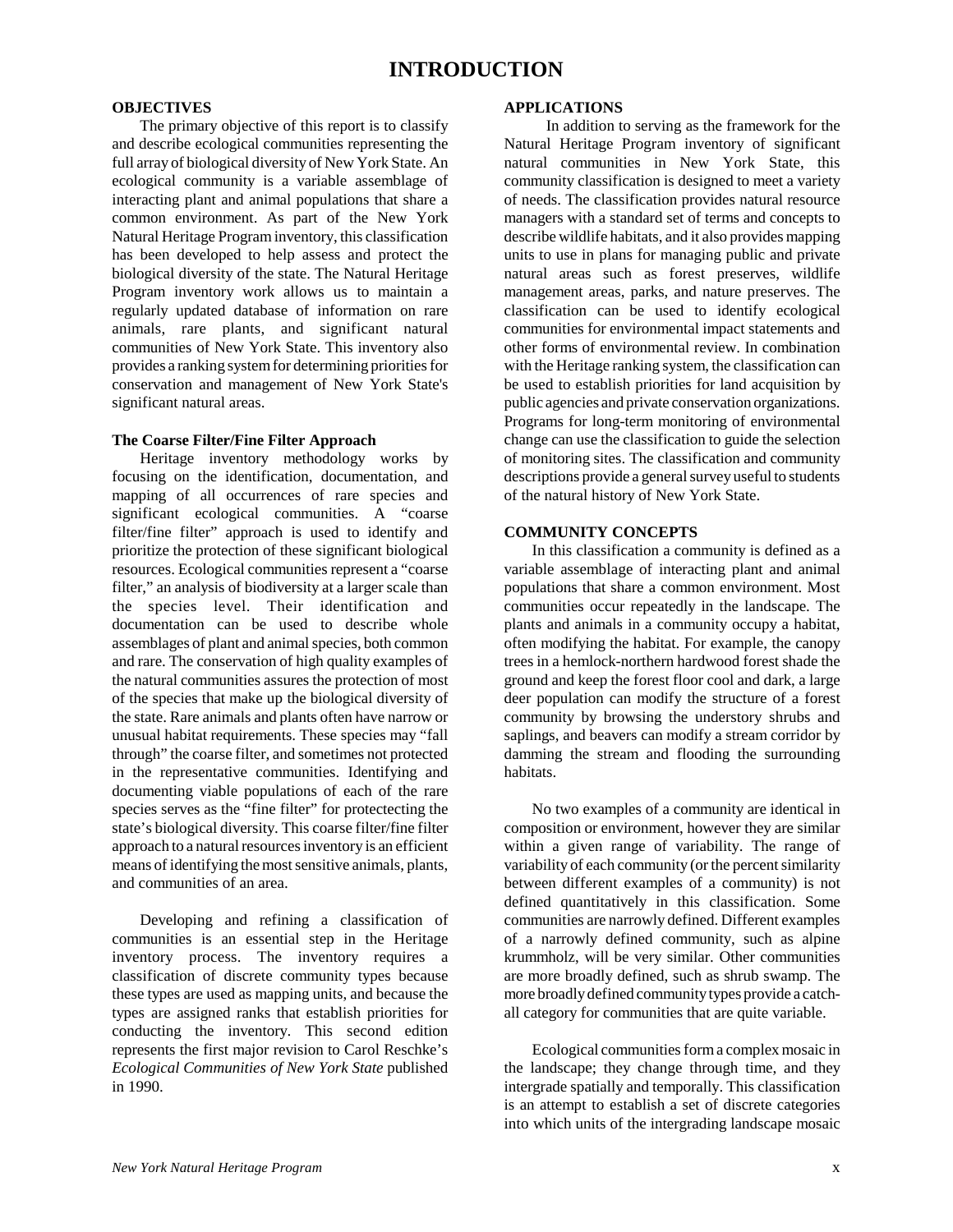can be sorted and organized. The classification is an artificial construct, and the community types are intended to be conceptually discrete, non-overlapping entities. For the purpose of organizing an inventory of ecological communities, artificial boundaries between communities have been drawn across the continuous ecological gradients that occur in the real landscape. For example, near the summits of the Adirondack Mountains there is a continuous change in communities along an elevation gradient. On many mountains at an elevation of 3000 feet there is a mountain fir forest, a forest dominated by balsam fir trees. At higher elevations the trees become stunted and deformed, and they form dense thickets; this community, at an elevation of 4000 feet, is alpine krummholz. On the summits of the highest peaks, at elevations above timberline (about 4900 feet), is an alpine meadow community. The change from mountain fir forest to alpine krummholz to alpine meadow is a gradual transition on the mountain slopes. In order to conduct an inventory and map occurrences, artificial boundaries between these communities are defined, with the recognition that in the landscape the transitions are often not so distinct.

Communities can be described at many scales, ranging from a fine scale "microcosm" (such as the plankton in a drop of pond water) to a large scale "biome" (such as the eastern deciduous forest). An important consideration in the development of this classification has been to distinguish communities at a scale that is appropriate for statewide inventory work, yet compatible with community classifications developed by other Heritage programs in the eastern U.S.

#### **Community Patch Size**

Communities can also be classified by their patch size in the landscape as follows:

*Matrix* communities form extensive cover, often blanketing 80% of the undeveloped land, and covering 100 to 1 million contiguous acres. Important for wide ranging fauna such as large herbivores, predators, forest interior, and migratory birds. May include small and large patch communities.

*Large Patch* communities may form extensive cover, up to 1000 acres in some places, but usually their boundaries are correlated with single dominant local process such as hydrology or fire regime. Often have a set of characteristic fauna. Nested within matrix communities.

*Small patch* communities may range from less than one acre up to 50 -100 acres. They occur where a number of local conditions come together in a precise way. Serve as refuges for many rare species. Can be nested within large patch or matrix communities.

*Linear* communities are usually small patch communities that are many times longer than wide (e.g., shoreline outcrop, maritime beach, etc.).

To some extent the classification reflects the amount of information available to the Heritage Program. Therefore, communities that the Heritage Program has studied in detail (such as open uplands and open peatlands) may be divided more finely than communities we have studied only briefly (such as riverine and lacustrine communities).

#### **ORGANIZATION**

The classification is organized by "systems", and each system is composed of two to five "subsystems". Within each subsystem are many community types. System, subsystem, and community descriptions are included in the text. There are seven systems: marine, estuarine, riverine, lacustrine, palustrine, terrestrial, and subterranean. Marine and estuarine systems are divided into subtidal and intertidal subsystems. The palustrine system is divided into open mineral soil wetlands, forested mineral soil wetlands, open peatlands, and forested peatlands. The terrestrial system is divided into open uplands, barrens and woodlands, and forested uplands. An additional subsystem, cultural, is included in each system. Definitions of the systems and subsystems are adapted from the U.S. Fish and Wildlife Service wetland classification (Cowardin et al. 1979), and a U.S. Department of Agriculture ecological land classification (Driscoll et al. 1984).

The communities classified as cultural are created or maintained by human activities, or they are modified by human influence to such a degree that the physical conformation of the land or the biological composition of the resident community is significantly different from the character of the land or community prior to modern human influence. Most, if not all, "natural" communities are to some degree exposed to the influence of civilization in the form of acid rain deposition, air and groundwater pollution, logging, fire suppression and ignition, road construction, and so forth. There is a continuous gradient of humaninfluenced disturbances between "natural" and "cultural" communities. The decision to classify an intermediate community as cultural is based on its biological composition (such as presence of exotic species) and its lack of similarity to communities less disturbed by human activities. Rather than emphasizing land use in the classification of cultural communities, the intention is to emphasize biological composition and environmental features. The Heritage Program does very little field work on cultural communities, and occurrences are not mapped or documented in the Heritage database.

The communities in this classification are intended to include all the resident organisms, including everything from earthworms, bacteria, and fungi to shrubs and trees in a forest, or everything from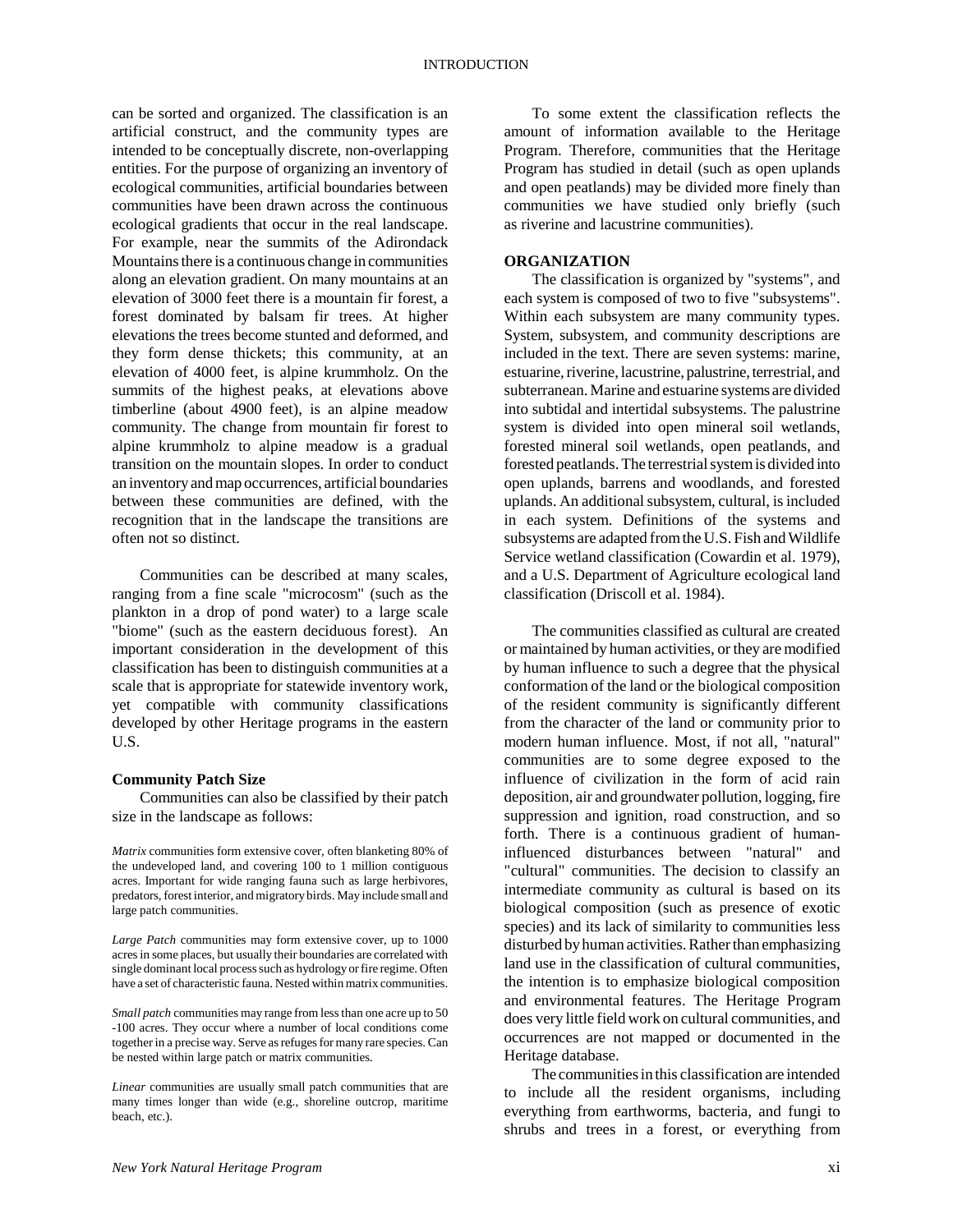plankton to fishes and aquatic macrophytes in aquatic systems. In each system, certain groups of organisms and environmental features are used as an index to habitat conditions. The primary group of organisms and the main environmental characteristics used to describe and distinguish communities within each system are listed below.

**Table 2.** Organisms and environmental characteristics used to describe communities within systems.

| System       | Environmental<br>Group of<br>characteristics<br>organisms      |                                                                      |
|--------------|----------------------------------------------------------------|----------------------------------------------------------------------|
| marine       | fauna (fishes,<br>tidal regime,<br>substrate<br>invertebrates) |                                                                      |
| estuarine    | vegetation                                                     | tidal regime,<br>salinity, substrate                                 |
| riverine     | fauna (fishes)                                                 | watershed<br>position, stream<br>flow                                |
| lacustrine   | fauna (fishes,<br>invertebrates)                               | trophic state,<br>stratification.<br>morphometry,<br>water chemistry |
| palustrine   | vegetation                                                     | substrate,<br>hydrologic regime                                      |
| terrestrial  | vegetation                                                     | substrate,<br>disturbance<br>regime                                  |
| subterranean | fauna (bats,<br>invertebrates)                                 | hydrology,<br>geological<br>structure                                |

The communities in this classification are distinguished by physiognomy, composition of resident organisms, and ecological processes. The descriptions include *dominant* species (species with the greatest abundance or percent cover), *codominant* species (species with relatively high abundance or percent cover), and *characteristic* species (species that are commonly found in the community, although not necessarily abundant). The community descriptions are derived from a review of literature sources, species lists compiled from both qualitative and quantitative field surveys conducted by Heritage Program biologists, and in some cases, either from interviews with biologists studying communities or from reviewers' comments. The species lists are presented as a representative sample. An individual occurrence of a community may not include all the species listed in the description, and the description includes only a very small proportion of the all the species present in a community. Some descriptions also include a brief discussion of ecologically important environmental characteristics

(geology, soils, hydrology) and disturbance patterns (e.g., flood regime, fire regime) that distinguish the community. For certain communities a more detailed description is provided than for other communities. In most cases, the communities with more detailed descriptions have been the focus of Heritage inventory work; in some cases these communities are not welldocumented in the literature or are described from New York State for the first time. Comments in the descriptions about variability of communities and relationships between communities are qualitative observations; evaluation of these observations will require quantitative sampling and analysis.

Following each community description is a brief summary of the distribution of the community in New York State, and the state rank and estimated global rank currently assigned by the Heritage Program. The statewide distribution of each community is described in terms of "ecozones" or ecological zones of New York State as described by Dickinson (1979) and Will et al. (1979). A map of these ecozones is provided on the inside of the back cover.

# **Community Rarity and Vulnerability (Global Rank and State Rank)**

The New York Natural Heritage Program statewide inventory efforts revolve around lists of rare species and all types of natural communities known to occur, or to have historically occurred, in the state. These lists are based on a variety of sources including museum collections, scientific literature, information from state and local government agencies, regional and local experts and data from neighboring states.

Each natural community is assigned a rank based on its rarity and vulnerability. Like all state heritage programs, the New York Natural Heritage Program ranking system assesses rarity at two geographic scales. Each community is assigned a global rank and a state rank. The global rank reflects the rarity of the community throughout its range, whereas the state rank indicates its rarity within New York State. Both of these ranks are usually based on the range of the community, the number of occurrences, the viability of the occurrences, and the vulnerability of the community around the globe or across the state. As new data become available, the ranks may be revised to reflect the most current information. See Appendix A for definitions of global and state ranks used in classification.

# **Community Occurrence Quality**

Community occurrences are assigned ranks based on quality and are evaluated within the context of the known or hypothesized distribution of that particular community. Several ecological and spatial factors must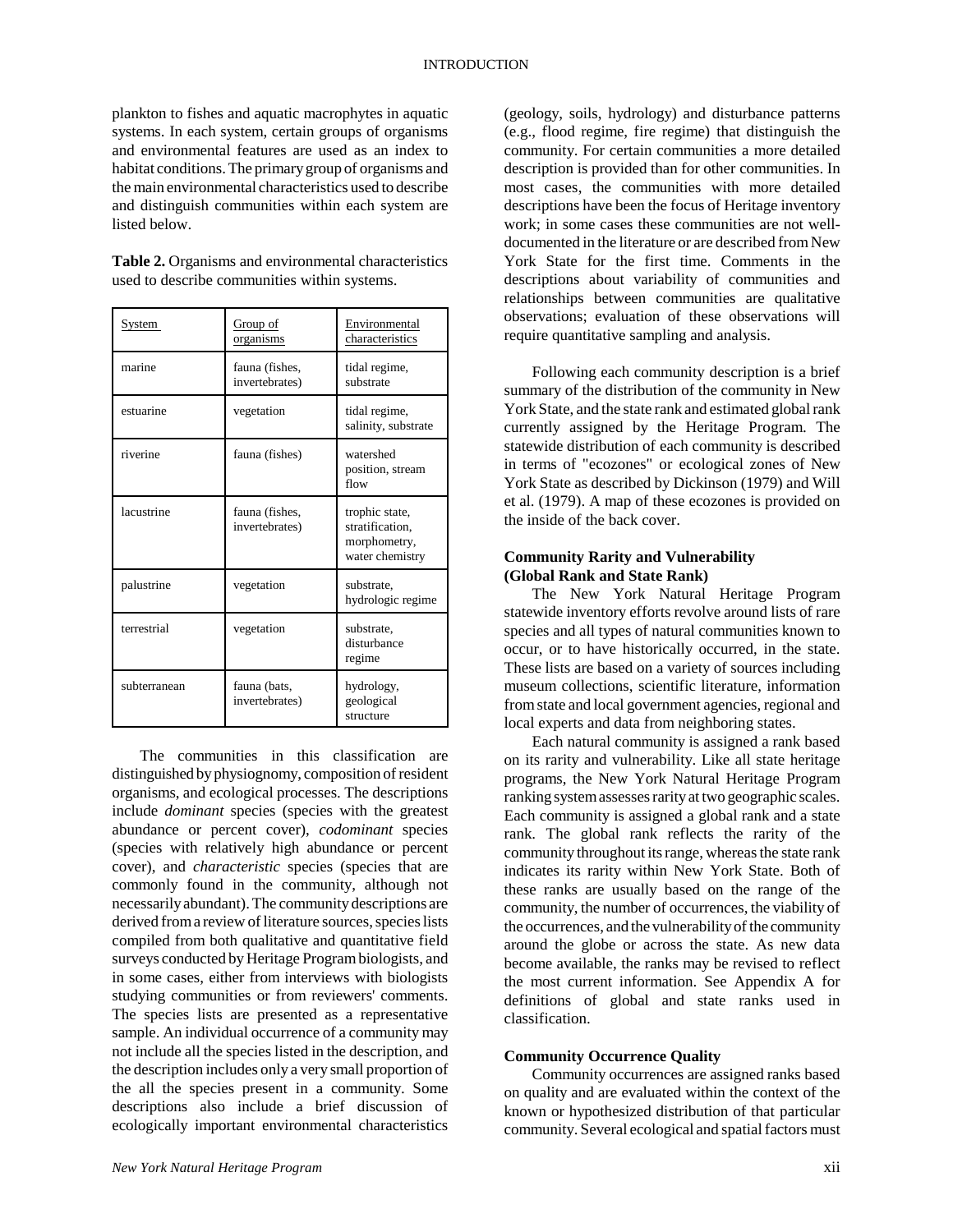be considered when determining the element occurrence rank of a community. These include the occurrence size, maturity, evidence and degree of unnatural disturbance, continued existence of important ecological processes, overall landscape context, and existing and potential threats. A-ranked community occurrences are among the largest and highest quality of their type. These community occurrences should be large enough to provide reasonable assurance for longterm viability of component ecological processes. They are essentially undisturbed by humans or have nearly recovered from past human disturbance, typically exhibiting little or no unnatural fragmentation. Exotic or particularly invasive native species are usually lacking in high quality community occurrences, or, if present, are observed at very low levels.

There are three rank factors, each reflecting what is currently known (in an ideal situation) about an occurrence: size, condition, and landscape context. These factors are used as a basis for estimating the viability of an occurrence (i.e., its element occurrence rank. Thus:

# Size + Condition + Landscape Context => Estimated Viability = EO Rank

Occurrence **size** varies as a function of both natural and anthropogenic factors. Larger occurrences are generally presumed to be more valuable for conservation purposes, all other rank factors being equal. Larger occurrences are typically less influenced by edge effects, and less susceptible to degradation or extirpation by stochastic events. Larger occurrences are generally more stable and resilient.

**Condition** is an integrated measure of the quality of biotic and abiotic factors, structures, and processes *within* the occurrence, and the degree to which they affect the continued existence of the occurrence.

**Landscape context** is an integrated measure of the quality of biotic and abiotic factors, structures, and processes *surrounding* the occurrence, and the degree to which they affect the continued existence of the occurrence.

These factor help determine an element occurrence rank which range from "A" for an outstanding or pristine example to "D" for a poor quality or degraded example.

**Table 3**. Explanation of element occurrence quality ranks used Natural Heritage database reports.

| А         | <b>EXCELLENT</b> |
|-----------|------------------|
| в         | GOOD             |
| $\subset$ | <b>MARGINAL</b>  |
| D         | <b>POOR</b>      |

| E | <b>EXTANT</b>                                                                                      |
|---|----------------------------------------------------------------------------------------------------|
| F | FAILED TO FIND. Not found at the previously<br>documented site, or more thorough searching needed. |
| н | HISTORICAL. No recent field information.                                                           |
|   | EXTIRPATED. Believed to longer exist.                                                              |

#### **Significant Natural Community Occurrences**

"Significant" natural communities are determined using occurrence quality ranks in conjunction with global and state rarity ranks (Table 3). In this way, communities are documented and mapped in the Heritage Program databases if they are either rare in New York State or are an outstanding example of a more common natural community. For example, all known occurrences of alvar grassland (a rare community), and only the best occurrences, such as an old-growth forest, of beech-maple mesic forest (a common community) are documented as significant natural areas. Cultural communities are not considered significant and are therefore not tracked by the Heritage Program.

**Table 4.** Criteria used by Heritage programs to determine significant communities.

| <b>Element Rarity Rank</b>                                         | <b>Element Occurrence Rank</b> |
|--------------------------------------------------------------------|--------------------------------|
| G1, G2 or S1                                                       | all occurrences ranked A-D     |
| $G3$ or S <sub>2</sub>                                             | all occurrences ranked A-C     |
| $G3G4$ or $S3$                                                     | all occurrences ranked A-BC    |
| G <sub>4</sub> , G <sub>5</sub> or S <sub>4</sub> , S <sub>5</sub> | all occurrences ranked A-B     |

For most communities, examples are provided and sources of data are listed. Examples are selected from sites documented either in the Heritage database or in the listed sources. Each example is given as a site and county in which a good example of the community is present; a map of the counties of New York State is provided following the Index. A single site may include examples of several different communities. Sources are either literature cited in References, or unpublished data collected by the Natural Heritage Program (NYNHP) or the Significant Habitat Unit (both programs are housed in the N.Y.S. Department of Environmental Conservation's Bureau of Wildlife). These unpublished data sources are cited as either "NYNHP field surveys" or "Significant Habitat Unit files."

Community names simply provide a label for each community type; the names are not intended to identify all of the dominant or characteristic species, or all the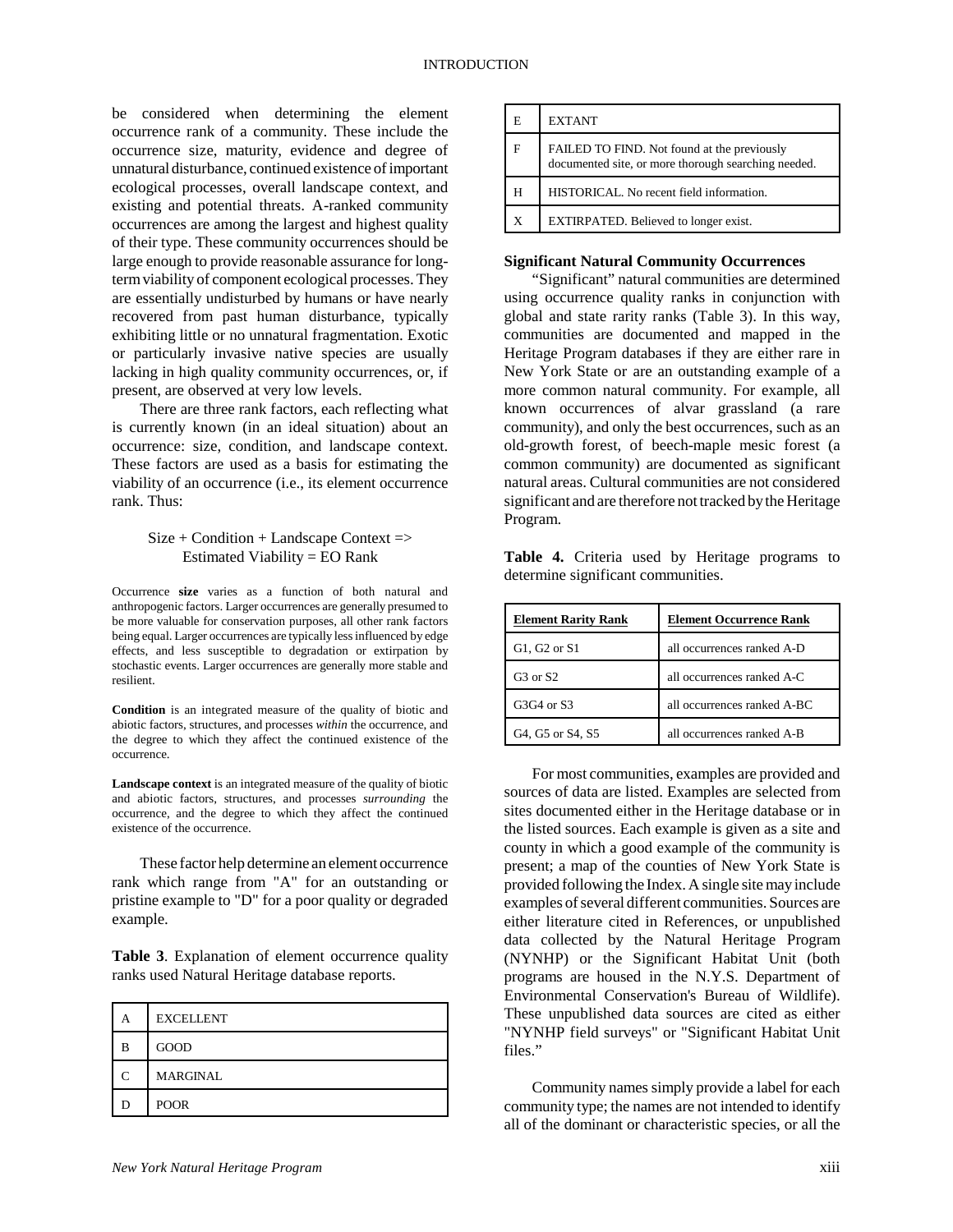significant environmental qualities. Number codes could be used instead of names, but codes are not as easy to remember nor as meaningful. In some cases the community name includes dominant species (such as black spruce-tamarack bog). Some names include physiographic provinces to which the community is more or less restricted (such as coastal plain pond shore). Some names include adjectives denoting floristic affinities of the characteristic species (such as alpine meadow or boreal heath barrens).

In a few cases the term "Appalachian" is used in this classification to refer to a community with floristic affinities to the so-called "Alleghenian floristic element" (Curtis 1959, Eaton and Schrot 1987), which refers to a group of species centered in the Cumberland and Great Smoky Mountains of the southern Appalachians. The term "Allegheny" is here reserved for the unglaciated portion of the Appalachian Plateau in Cattaraugus County in and around Allegany State Park and the Allegheny River (note the two different spellings). This area is within the "Allegany Hills" ecozone. The terms "Appalachian" and "Allegheny" are used by different authors to refer to the same geographic area. In this classification "Appalachian" is used in a broad sense to refer to the Appalachian highlands that extend from Quebec to Georgia. "Allegheny" is used in a narrow sense to refer to a specific portion of the Appalachian Plateau.

Plant nomenclature used in the community descriptions follows Mitchell and Tucker (1997) for vascular plants; Andrus (1980) for *Sphagnum*, and Ketchledge (1980) for other mosses. Animal nomenclature follows C. L. Smith (1985) for fishes; American Ornithologist's Union (1983) for birds; Collins et al. (1982) for reptiles; Frost (1985) for amphibians; Honacki et al. (1982) for mammals; Miller and Brown (1981) for butterflies; and Hodges et al. (1983) for moths. Nomenclature for any other species in a community description is taken from one of the references listed under "Sources" for that community.

#### **HOW TO USE THIS CLASSIFICATION**

This classification is designed to be used by biologists to identify communities in the field. It can also be used to identify communities from written descriptions of a site, if enough information on composition and structure is provided in the description. The first step in identifying an unknown community is to determine the system and subsystem. A dichotomous key to systems and sybsystems is provided in Appendix C, with instructions on how to use the key to determine system and subsystem. For an explanation of unfamiliar terms, a glossary is provided in Appendix B. Once the system and subsystem are

known, then the descriptions in the appropriate section of the text can be reviewed. As a shortcut, you can review the communities listed in the Contents under the appropriate subsystem, and select a few communities that seem most closely related to the site you are trying to identify. The order of the communities in each subsystem reflects environmental and geographical gradients, so that similar communities within a subsystem are usually grouped in the list. Finally, read the descriptions to determine which community type best fits the unknown community. In some cases a site will be equally similar to two different community types; these sites are best described as intermediate between the two most similar community types.

The classification can be used in combination with the Heritage ranking system to help make natural resource management decisions. As an example, consider the process of making decisions regarding wildlife management in a natural area. The interactions between wildlife and their habitat can have both positive and negative effects on communities. For example, beaver flooding may increase waterfowl habitat, while at the same time decreasing adjacent wetland or upland habitats for other species. Some types of rare peatlands are vulnerable to flooding by beavers. The costs and benefits of these kinds of modifications need to be weighed in making management decisions. The manager may wish to consider the rarity or significance of a community in the process of evaluating the effects of wildlife on an ecosystem.

This classification of ecological communities is flexible and open to future modifications. New communities can be added as they are discovered, and previously described or designated communities can be changed, divided, or combined as new information becomes available. This classification is our current working hypothesis; it will be refined as new data obtained from field surveys and literature review become available. The Heritage Program welcomes feedback from users of this classification; please send comments or data to the attention of the ecologist at the following address:

New York Natural Heritage Program N.Y.S. Department of Environmental Conservation 625 Broadway, 5th Floor Albany, NY12233-4757.

http://www.nynhp.org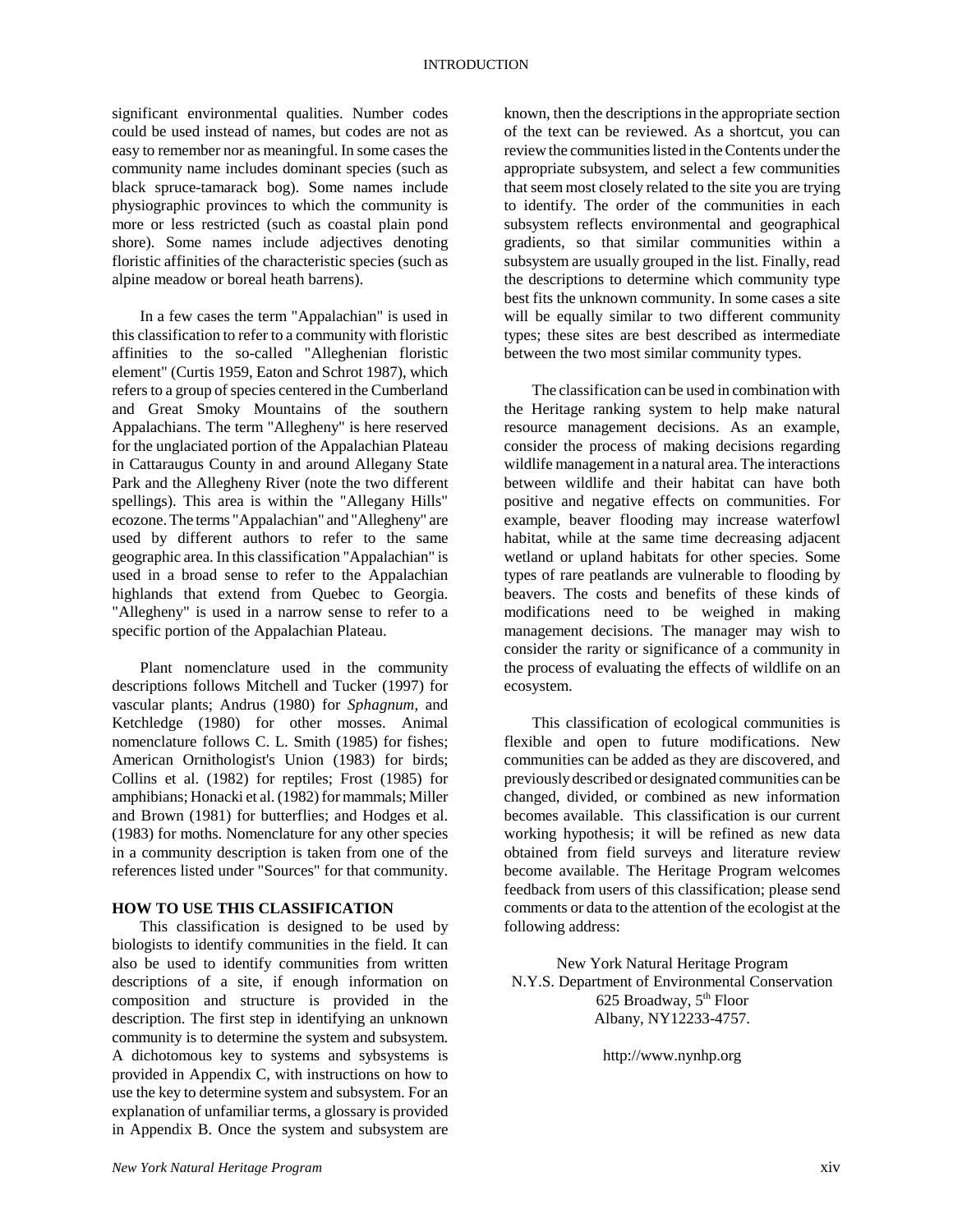# INTRODUCTION